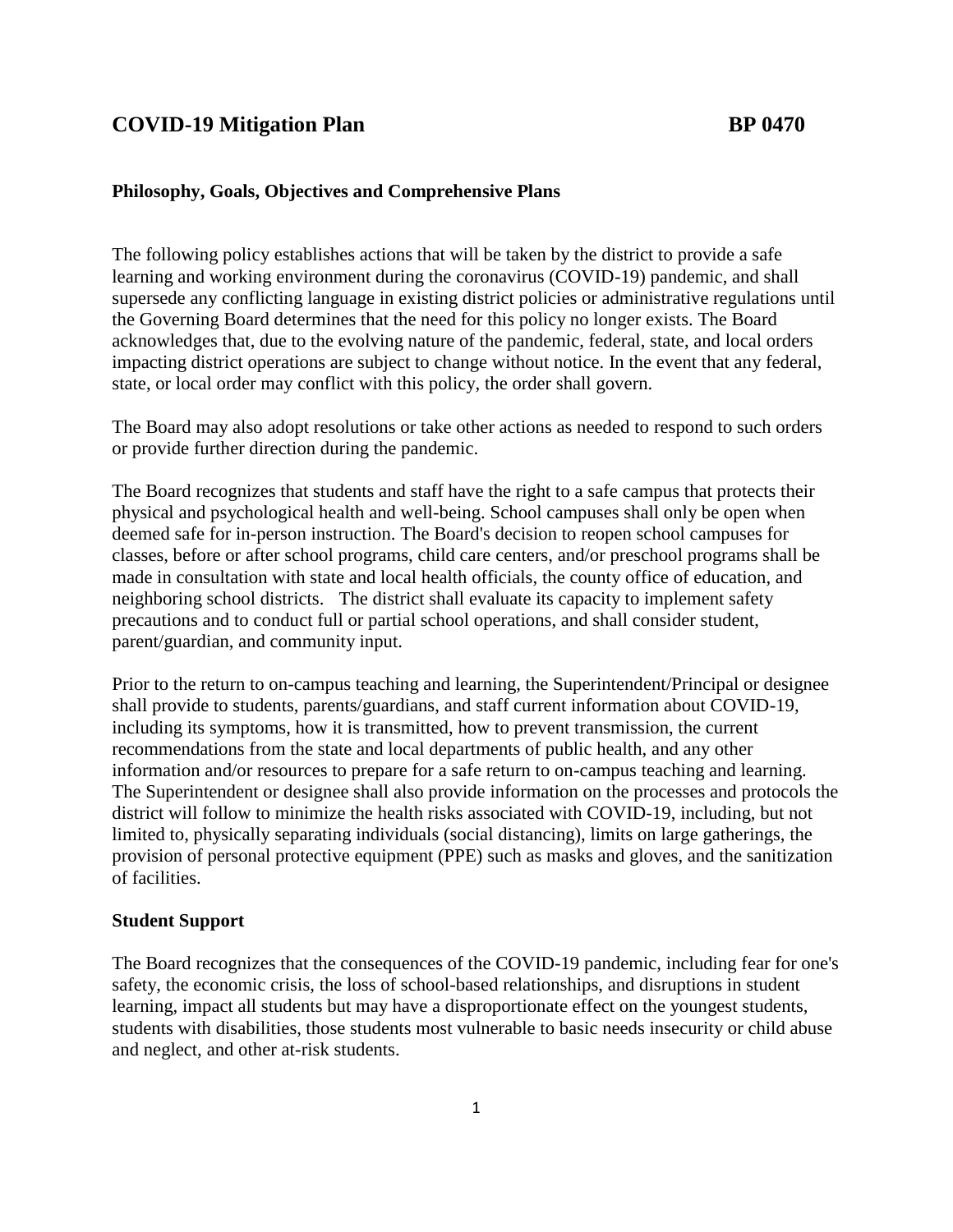As school campuses reopen, staff shall provide a caring and nurturing educational environment for students. The district may provide instruction on social-emotional well-being to all students, including information on how to deal with stress and anxiety in healthy ways and the importance of emotional well-being for academic success.

Staff shall pay careful attention to students' increased mental health concerns. Counseling, other support services, and/or referrals to other agencies shall be available to assist students in dealing with the social and emotional effects of COVID-19, such as stress, anxiety, depression, grief, social isolation, and post-traumatic stress disorder.

As needed, the district may provide referrals of students and families to basic needs assistance or social services, and may assess students for eligibility for the free and reduced-price meal program or assistance under the McKinney-Vento Homeless Assistance Act.

The Superintendent/Principal or designee shall ensure that staff understands their obligations as mandated reporters to report suspected child abuse or neglect, regardless of whether the student is on campus or participating in distance learning.

The Superintendent/Principal or designee may provide information to staff and parents/guardians regarding how to provide mental health support to students. The Superintendent/Principal or designee may also recommend counseling to staff who are experiencing emotional difficulties as a result of COVID-19.

### **Instruction/Schedules**

The district shall offer a combination of on-campus instruction and distance learning to meet the needs of all students.

The Superintendent/Principal or designee shall work with school principals, teachers, other staff, students, and parents/guardians to recommend to the Board a schedule of on-campus instruction for each school. If all students cannot attend on-campus instruction for the entire school day due to space limitations as a result of social distancing requirements, the Superintendent/Principal or designee shall consider arrangements for rotating groups of students, such as on a daily or weekly basis, and/or shall provide on-campus instruction to students with the greatest need for in-person supervision.

Priority for on-campus instruction shall be given to the lowest performing students, students with disabilities, elementary level students, students at risk of child abuse and neglect, homeless students, foster youth, and English learners. To the extent practicable, the district shall also consider the needs of essential workers, as designated in the Governor's executive orders, for child care during normal school hours.

On-campus instruction may be prioritized for subjects that are difficult to deliver through distance learning.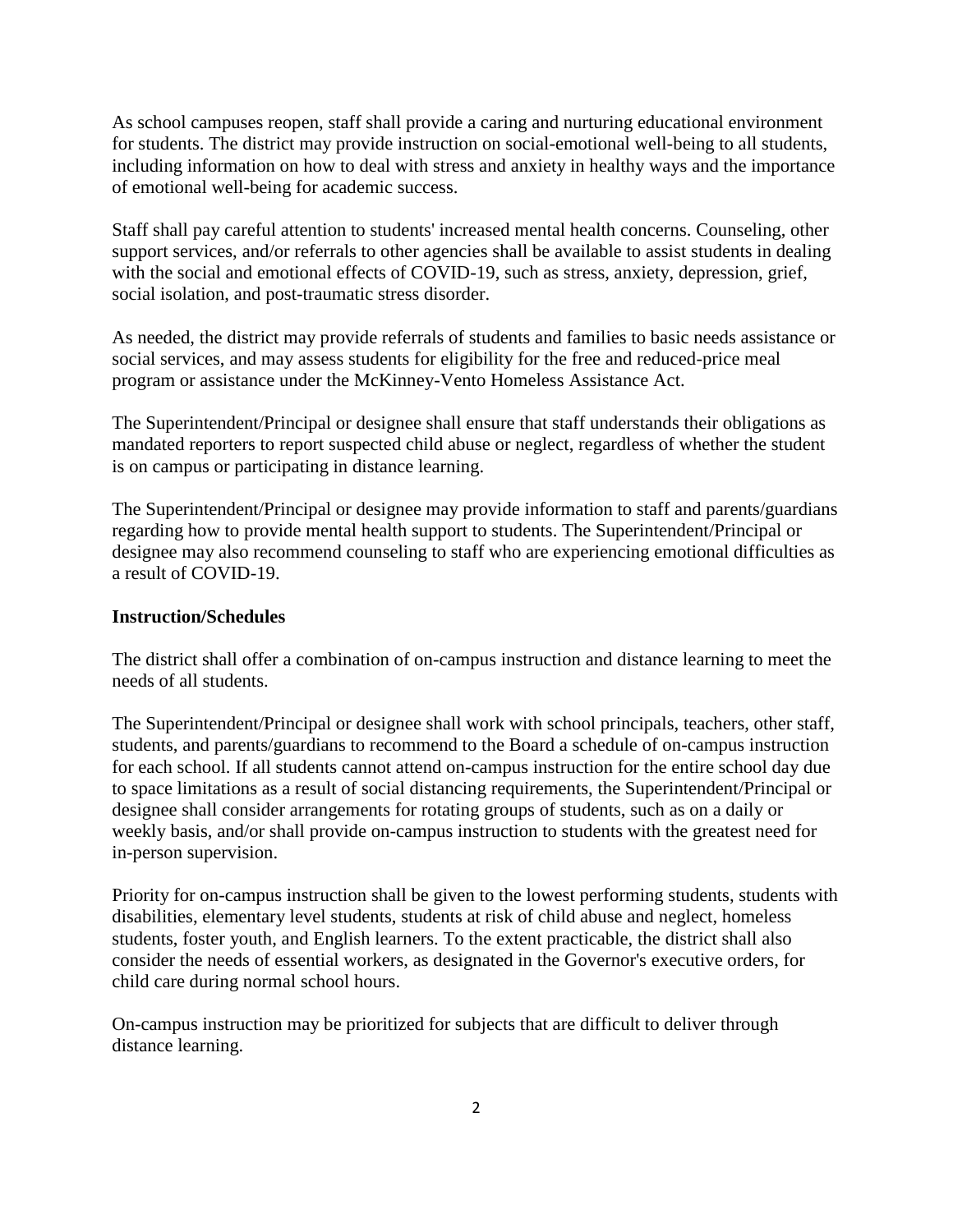For distance learning, lessons may be delivered through live video sessions, pre-recorded lectures, or other technology-based distance learning platforms and/or the district may supplement on-campus instruction with home assignments. As much as possible, distance learning shall be provided through small-group synchronous learning.

Appropriate training shall be provided to teachers and other instructional staff involved in distance learning, including training on how to use any technology or platform approved for distance learning by the school and opportunities for the sharing of best practices among instructional staff. Available training resources may also be provided to students and parents/guardians when necessary.

# **Evaluation of Academic Progress Following Campus Closure**

Upon return to on-campus instruction following an extended campus closure, the Superintendent/Principal or designee shall evaluate the impact of the campus closure on students' academic progress. Such evaluation may:

1. Address student-specific needs arising from the transition back into on-campus instruction

2. Consider whether or not a student has experienced a regression of skills and/or lack of progress

3. If regression and/or a lack of progress is present, identify opportunities for recovery, including supplemental educational services and/or new or different support services

For students with disabilities, the evaluation of academic progress shall also be used to determine whether an additional or revised individualized education program (IEP) or Section 504 plan is needed for the student to be academically successful when returning to on-campus instruction. The Superintendent/Principal or designee may prioritize urgent student need in scheduling initial and triennial assessments and annual IEP meetings. The Superintendent/Principal or designee shall ensure district compliance with all procedural timelines for IEPs and Section 504 plans as required, unless amended by executive order.

# **Grading**

For each grading period, student progress shall be reported in accordance with BP/AR 5120 – Evaluating Pupil Achievement. However, in the event that school campuses are closed for an extended period of time during any grading period, the Board may, upon recommendation by the Superintendent/principal or designee, adopt one or more alternative grading policies which may vary by grade level or type of course. Options for such grading include, but are not limited to:

1. Assignment of final grades based on the student's grades when the campus shutdown occurred, with opportunities to increase the final grade based on progress through distance learning or other assignments and assessments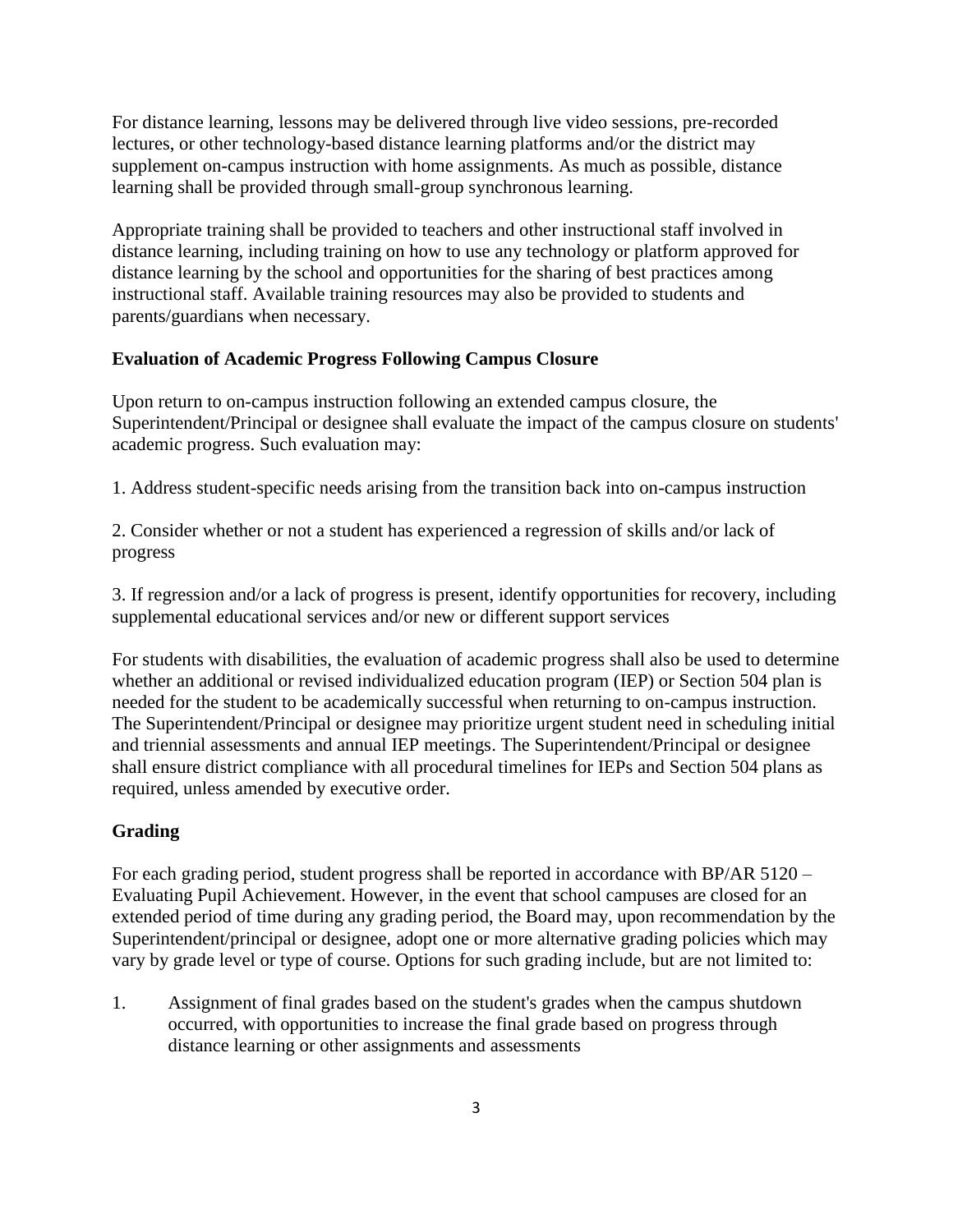2. Assignment of credit/no credit grades for all courses

3. Grading based on students' understanding of applicable course content through assessments, projects, portfolios, or other appropriate means

# **Health Screening of Students**

To the extent feasible, students shall be screened for COVID-19 symptoms before their arrival at school each day. The Superintendent/Principal or designee shall work with local health officials to determine the appropriate means of screening, which may include temperature checks with a no-touch thermometer.

If the screening indicates a fever or other COVID-19 symptoms, or if the student exhibits symptoms at any time during the school day, the student shall be placed in a supervised isolation area until the student's parent/guardian is contacted and the student can be transported home or to a health care facility. School staff may provide the parent/guardian with referrals to school or community health centers for further testing.

# **Student Absence and Attendance**

The Board recognizes that COVID-19 will continue to impact the attendance of students following the reopening of school campuses. The Superintendent/Principal or designee shall notify students and parents/guardians of expectations regarding school attendance. Such notification shall direct any student who contracts the virus or lives with someone who has been diagnosed with COVID-19 to stay home in accordance with state and local health directives so as to curtail the spread of the disease.

Students who are infected with COVID-19 shall be excluded from on-campus instruction until a medical provider states in writing that the student is no longer contagious. (Education Code 49451; Health and Safety Code 120230; 5 CCR 202)

Students who are identified as being in a high-risk population for serious complications from COVID-19 because of a medical condition may an alternative instructional method that allows the student to continue receiving instruction off campus.

When a student is absent, the student's parent/guardian shall notify the school of the reason for the absence. A physician's verification of a student's illness or quarantine may be submitted per local Health Department guidelines.

If a student would otherwise be required to attend on-campus instruction but is kept home by the parents/guardians due to concerns for the welfare of their child, the principal or designee shall work with the student and parent/guardian to find alternative means of instruction, which may include distance learning or other reasonable means.

The Superintendent/Principal or designee shall maintain enrollment and student attendance data,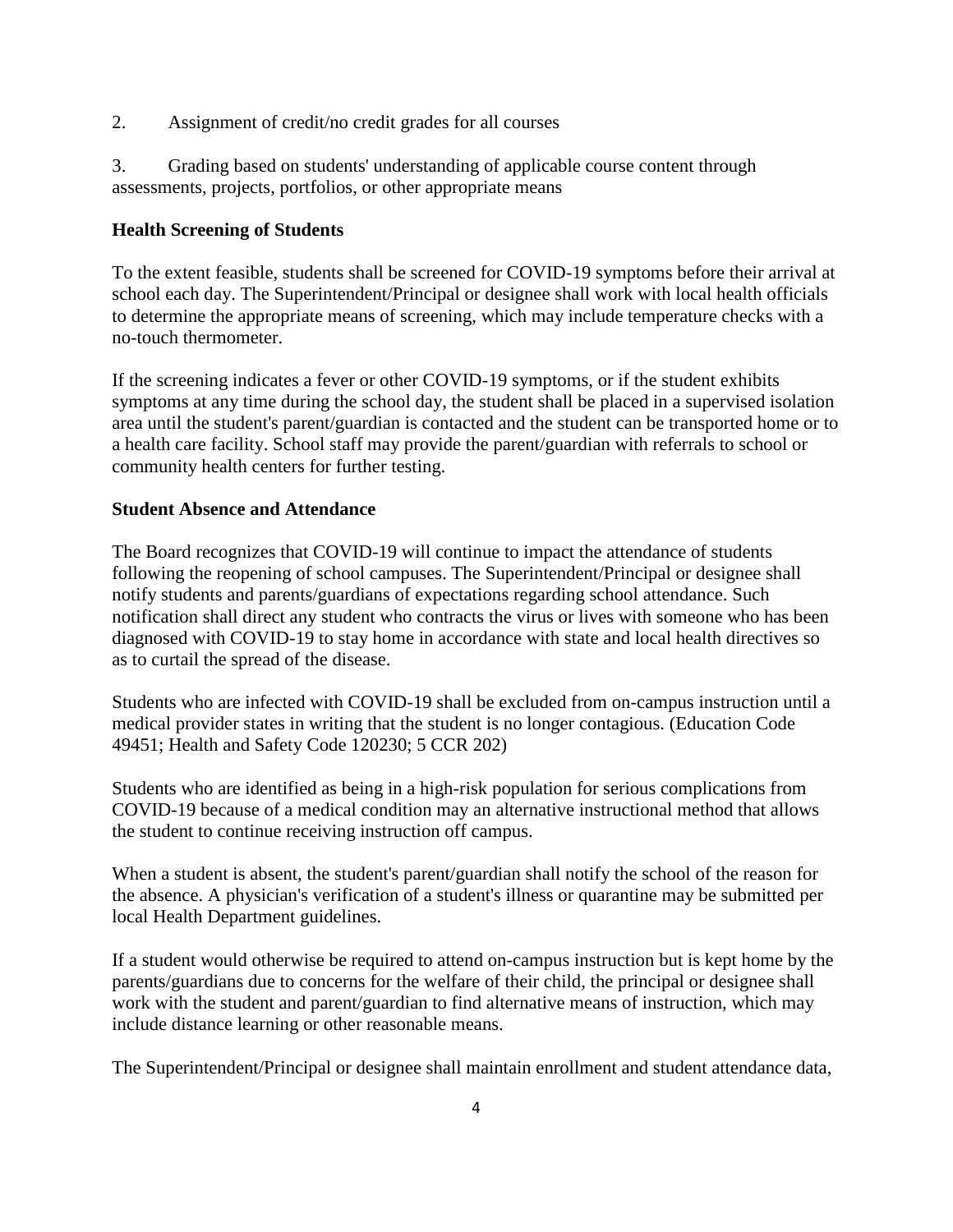including the participation of students in distance learning, and shall report data in accordance with state requirements.

The district employee designated as the attendance supervisor pursuant to Education Code 48240 shall track patterns of student absence throughout the district and regularly report such information to the Superintendent. When a student who is participating in distance learning repeatedly fails to check in with the teacher when required, the teacher and/or attendance supervisor shall attempt to contact the student or parent/guardian to resolve the issues leading to the absence.

# **Physical Distancing**

In order to maintain a campus environment that allows for social distancing, the district shall assess the capacity of school facilities, including classrooms, cafeterias, multi-purpose rooms, gyms, and outdoor areas, and determine the means by which the facilities can best be utilized considering space and time alternatives. To the extent reasonably possible, the district may:

1. Within classrooms, space desks at least six feet apart and position them in a way that limits students facing each other

2. Stagger students in areas of high traffic, such as when students are using lockers, lining up for class, or passing between classes

3. Mark six-foot boundaries within classrooms, common areas, outdoor spaces, and places where students are likely to gather so that students and staff are more readily aware of and can more easily abide by social distancing requirements

4. Utilize restroom stalls and sinks in a manner that allows for social distancing, such as limiting the number of students and/or staff who may use the restroom at a time, blocking off every other stall or sink from use, and/or marking six-foot boundaries

5. Minimize the mixing of students from different classrooms in common spaces, such as in cafeterias and libraries

6. Conduct recess and physical education classes in a manner that allows for social distancing and minimizes the use of physical education equipment

78. Schools may mark spaces for private vehicle drop-off and pick-up zones.

Large gatherings, such as assemblies, rallies, field trips, extracurricular activities, after-school clubs, PTC meetings on campus, and athletic events, shall be suspended until the Board determines, consistent with guidance from state and local health officials, that it is safe to resume such activities. The Superintendent/Principal or designee may grant an exception if an activity can be arranged to take place in phases or per class, or modified in a manner that would keep participants from violating social distancing recommendations. When deciding whether an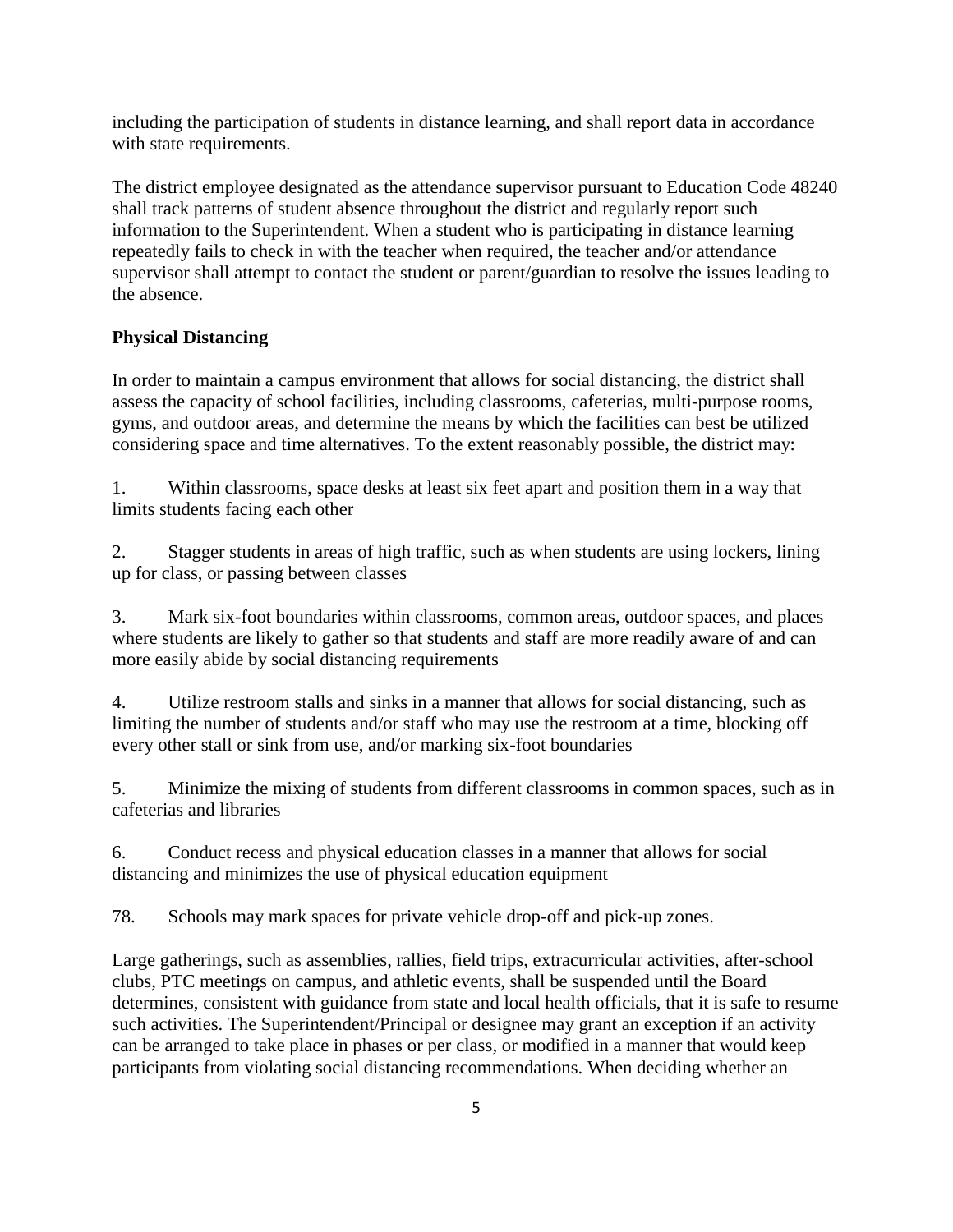activity may resume, the Superintendent/Principal or designee may consider the size of the group that participates, the extent to which the students and other attendees have physical contact, whether the activity can be modified to avoid physical contact, if shared equipment is required for the activity, and if social distancing can be maintained.

#### **Personal Protective Equipment and Hygiene Practices**

The Board requires students, staff, and visitors to wear masks while on school campuses especially in high-traffic areas and/or when social distancing is not possible. If the use of PPE in schools is required by state or local health officials, the district shall provide PPE to students and staff who do not bring their own personal PPE. Students and staff shall be provided instruction in the proper use, removal, disposal, and cleaning of PPE.

Face coverings shall not be required for children younger than two years, or for anyone who has trouble breathing or is incapacitated or otherwise unable to remove the covering without assistance. Reasonable accommodations shall be made for anyone who is unable to wear a face covering for medical reasons. Medical verification will be required to demonstrate there is a valid medical exemption.

The Board also encourages students and staff to practice good hygiene, such as appropriate covering of coughs and sneezes and regular hand washing of at least 20 seconds, including before eating and after blowing one's nose, coughing, or sneezing. The district shall provide adequate time and opportunity for students to wash hands, and shall make hand sanitizer available in areas where handwashing is less accessible. Signage regarding healthy hygiene practices and how to stop the spread of COVID-19 may be posted in and around school facilities.

#### **Sanitization of Facilities and Equipment**

School facilities and shared equipment such as desks, tables, sports/playground equipment, computers, door handles, light switches, and other frequently used equipment and supplies shall be cleaned and disinfected daily with appropriate cleaning agents. Disinfectants and cleaning agents shall be stored properly and in a manner not accessible to students.

The Superintendent/Principal or designee shall ensure that ventilation systems are operating properly and that air flow and ventilation within district facilities is increased, to the extent possible, by opening windows and doors and using fans and air conditioning. Garbage shall be removed daily and disposed of safely.

#### **Food Services**

The Superintendent/Principal or designee shall ensure that students have access to clean drinking water other than through a drinking fountain, and food which is procured, stored, and served in a manner that reduces the likelihood of COVID-19 transmission and follows state and national guidelines for nutrition.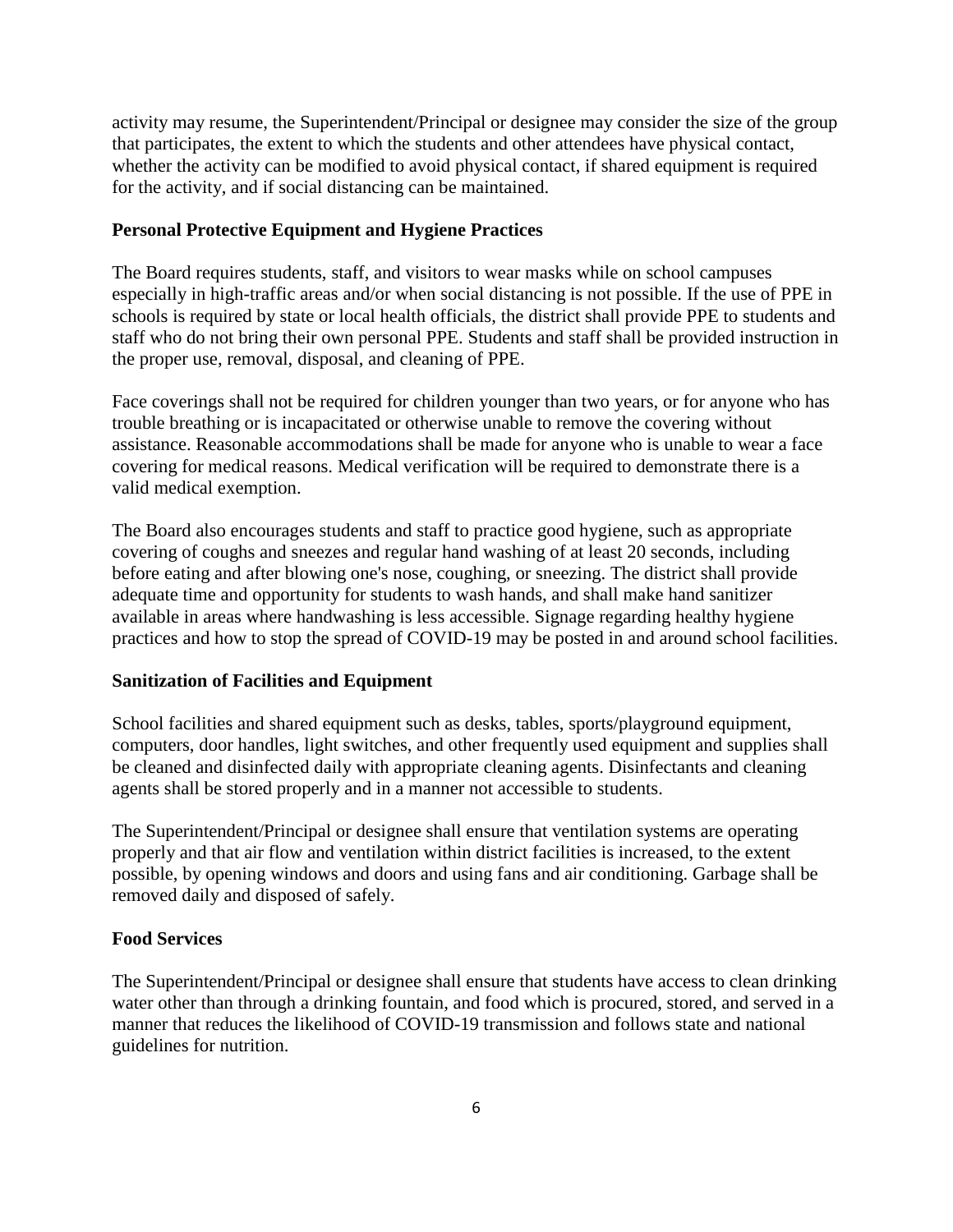For meals that are consumed on school grounds, the Superintendent/Principal or designee shall ensure that students will be able to maintain proper social distancing while eating. In order to do so, the Superintendent/Principal or designee may consider the consumption of meals in classrooms, gyms, the outdoors, and/or other district grounds.

Meal service shall also be available to students participating in distance learning, which may include and/or entirely consist of a "grab and go" service or delivery.

Due to the changing financial circumstances of many families as a result of COVID-19, the Superintendent/Principal or designee shall regularly provide information to students and parents/guardians regarding the free and reduced-price meal program, eligibility, and how to apply for the program.

# **Staff**

Prior to reopening campuses, the Superintendent/Principal or designee shall review staff assignments and, upon request, may reassign employees to reduce exposure to the virus, especially for high-risk staff. When feasible for the position, employees may be granted a remote work assignment.

In the event that employees are unable to perform their duties due to partial or full closure of campuses, the Board shall compensate employees as permitted by law.

Any employee who contracts the virus, shows symptoms of possible infection, or is caring for someone who has been diagnosed with the virus shall self-quarantine for the period of time recommended by health authorities in order to prevent the spread of the disease to students or other staff.

An employee may use personal illness and injury leave and/or family care and medical leave, as applicable, if the employee is unable to work or telework because the employee is ill or needs to take care of a spouse, parent/guardian, or child with COVID-19 or other serious health condition. (Education Code 44978, 45191; Government Code 12945.1-12945.2; Labor Code 245-249; 29 USC 2601-2654)

Until December 31, 2020, an eligible employee may take paid sick leave for up to 80 hours, or the number of hours that a part-time employee works on average over a two-week period, if the employee is unable to work or telework because the employee is: (29 USC 2601)

- 1. Subject to a federal, state, or local quarantine or isolation order related to COVID-19
- 2. Advised by a health care provider to self-quarantine due to concerns related to COVID-19
- 3. Experiencing symptoms of COVID-19 and seeking a medical diagnosis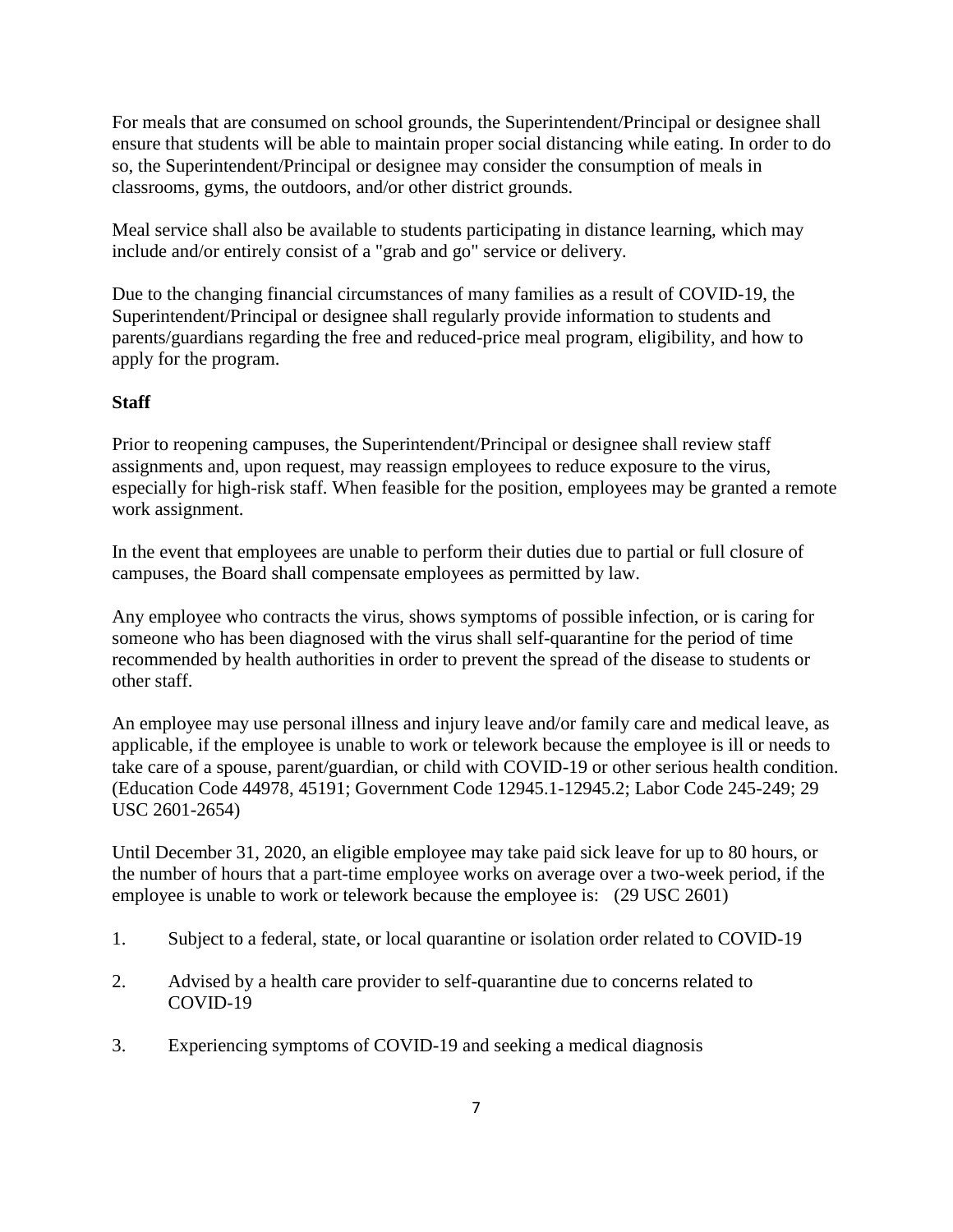- 4. Caring for an individual who is subject to a federal, state, or local quarantine or isolation order or has been advised by a health care provider to self-quarantine
- 5. Caring for the employee's child whose school or child care provider is closed or unavailable for reasons related to COVID-19
- 6. Experiencing any other substantially similar condition specified by the U.S. Department of Health and Human Services

Employees shall be paid their regular rate of pay for leave taken pursuant to items #1-3 above, or two-thirds their regular rate of pay for leave taken pursuant to items #4-6 above, within the limits specified in law. (29 USC 2601)

For the purpose specified in item #5 above, eligible employees who have been employed by the district for at least 30 calendar days shall be granted extended leave for up to 12 work weeks upon request. The first 10 days of such leave shall be unpaid unless the employee uses accrued vacation leave, personal leave, sick leave, or paid sick leave granted pursuant to 29 USC 2601. After the first 10 days, the district shall pay not less than two-thirds of the employee's regular pay for the number of hours per week the employee normally works, with a maximum of \$200 per day and \$10,000 for the total period. Eligibility for extended leave for this purpose is subject to the employee's eligibility for leave pursuant to the Family and Medical Leave Act. (29 USC 2601, 2620)

The district shall post, in conspicuous places where employee notices are customarily posted, a notice prepared by the U.S. Department of Labor regarding the requirements of 29 USC 2601 and 2620. (29 USC 2601)

# **Follow-Up with Infected Persons/Contact Tracing**

The Superintendent/Principal or designee shall work with county health officials to track confirmed cases of students and staff with COVID-19, including, but not limited to, following up with students, their parents/guardians, and staff who exhibit symptoms while at school and those who report an absence or miss work due to illness. The Superintendent/Principal or designee shall report confirmed cases to local health authorities.

If a student, family member of a student, or staff member has tested positive for COVID-19, the district shall assist local health officials in conducting contact-tracing to identify potentially exposed individuals and ask them to self-quarantine, which may include not participating in on-campus instruction. While maintaining the privacy of the infected person, the district shall inform other students and staff with whom the infected person may have had contact in school.

# **Nondiscrimination**

The Board prohibits discrimination based on actual or perceived medical condition or disability status. (Government Code 11135)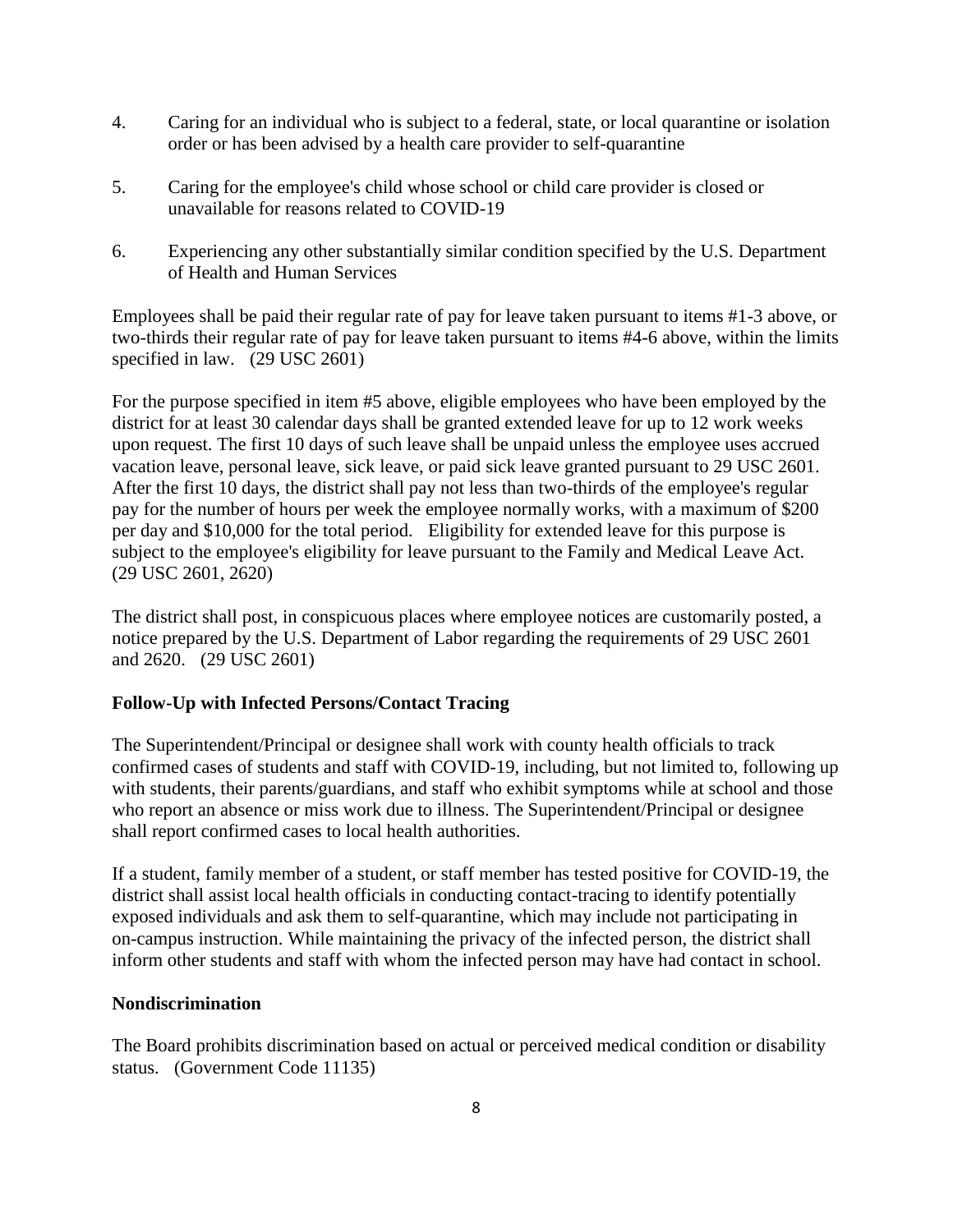Individual students and staff shall not be identified as being COVID-positive, nor shall students be shamed, treated differently, or denied access to a free and appropriate public education because of their COVID-19 status or medical condition. Staff shall not disclose confidential or privileged information, including the medical history or health information of students and staff. (Education Code 49450)

The Superintendent/Principal or designee shall investigate any reports of harassment, intimidation, and bullying targeted at any student based on COVID status, exposure, or high-risk status.

#### **Community Relations**

The Superintendent/Principal or designee shall use a variety of methods to regularly communicate with students, parents/guardians, and the community regarding district operations, school schedules, and steps the district is taking to promote the health and safety of students. In addition, the members of the Board have a responsibility as community leaders to communicate matters of public interest in a manner that is consistent with Board policies and bylaws regarding public statements.

The district shall continue to collaborate with local health officials and agencies, community organizations, and other stakeholders to ensure that district operations reflect current recommendations and best practices for keeping students, staff, and visitors safe during the COVID-19 state of emergency. The Superintendent/Principal or designee shall keep informed about resources and services available in the community to assist students and families in need.

While the Board recognizes the rights of parents/guardians to participate in the education of their children and the critical importance of parental involvement in the educational process, all visitors and volunteers are encouraged to respect guidelines regarding social distancing and large gatherings. School visitors and volunteers shall be limited in number and expected to observe all district protocols for COVID-19. The Superintendent/Principal or designee may place signage around the school advising that visitors and volunteers will be required to use PPE while on school sites and interacting with school personnel, and may keep a supply of such equipment available for their use.

Use of school facilities by persons or organizations for community purposes involving large gatherings shall be suspended until the Board determines, consistent with guidance from state and local health officials, that it is safe to resume such activities. The Superintendent or designee may only grant an exception if the number of participants in the activity will be limited and the person or organization follows the processes and protocols established by the district to minimize the health risks associated with COVID-19.

#### **Potential Reclosure of Campus**

The district shall monitor student and staff absences and data provided by local health officials to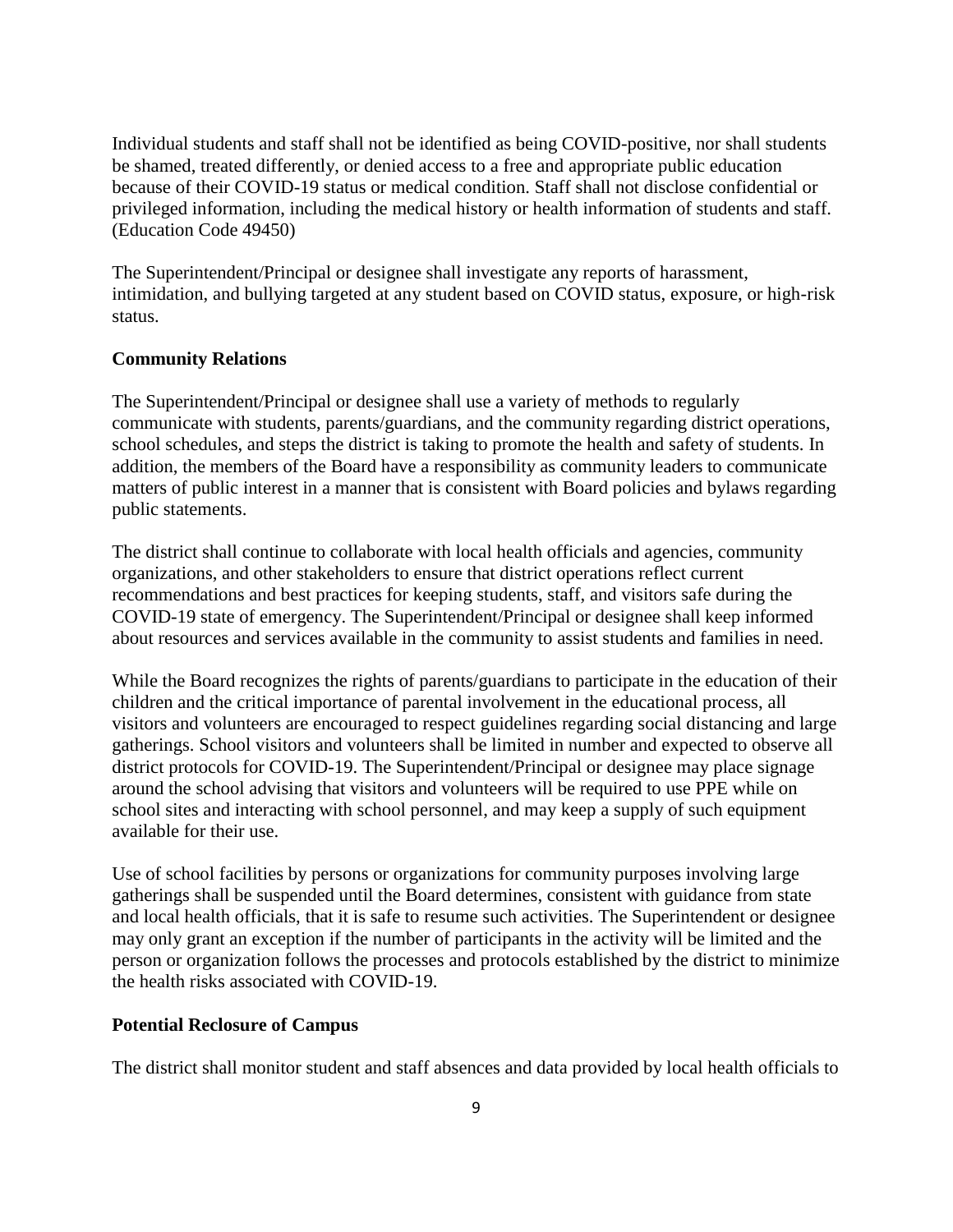determine if there is a risk of resurgence of COVID-19 and a need to reclose school campuses for the protection of students, staff, and the community. The Superintendent/Principal or designee shall develop plans and procedures for alternative methods of operations to the extent possible in the event that reclosure becomes necessary.

If any person diagnosed with COVID-19 is known to have been in district building(s), the Superintendent/Principal or designee shall immediately notify local health officials to determine a course of action. The building should be closed until cleaning and disinfecting of the building can be completed and the district can consult with local health officials to determine, based on up-to-date information about the specific cases in the community, whether an extended closure is needed to stop or slow further spread of COVID-19.

If local health officials report that there has been no community transmission of COVID-19, or minimal to moderate transmission in the community, school campuses may not necessarily be closed, but the district shall continue to take all preventative measures described in this policy.

If local health officials report substantial community transmission of COVID-19, campus closures of more than two weeks may be necessary, and the Superintendent/Principal or designee shall cancel group activities and events during that period. Campuses shall not reopen until recommended by local health officials.

Legal Reference: EDUCATION CODE 44978 Sick leave for certificated employees 45191 Leave of absence for illness and injury, classified employees 48205 Excused absences 48213 Prior parent notification of exclusion; exemption 48240 Supervisors of attendance 49451 Exemption from physical exam; exclusion from attendance GOVERNMENT CODE 11135 Nondiscrimination in programs or activities funded by state 12945.1-12945.2 California Family Rights Act HEALTH AND SAFETY CODE 120230 Exclusion from attendance LABOR CODE 245-249 Healthy Workplaces, Healthy Families Act of 2014 CODE OF REGULATIONS, TITLE 2 11087-11098 California Family Rights Act CODE OF REGULATIONS, TITLE 5 202 Exclusion from attendance 306 Explanation of absence 420-421 Record of verification of absence due to illness and other causes UNITED STATES CODE, TITLE 29 2601-2654 Family and Medical Leave Act of 1993, as amended, especially: 2601 Paid sick leave